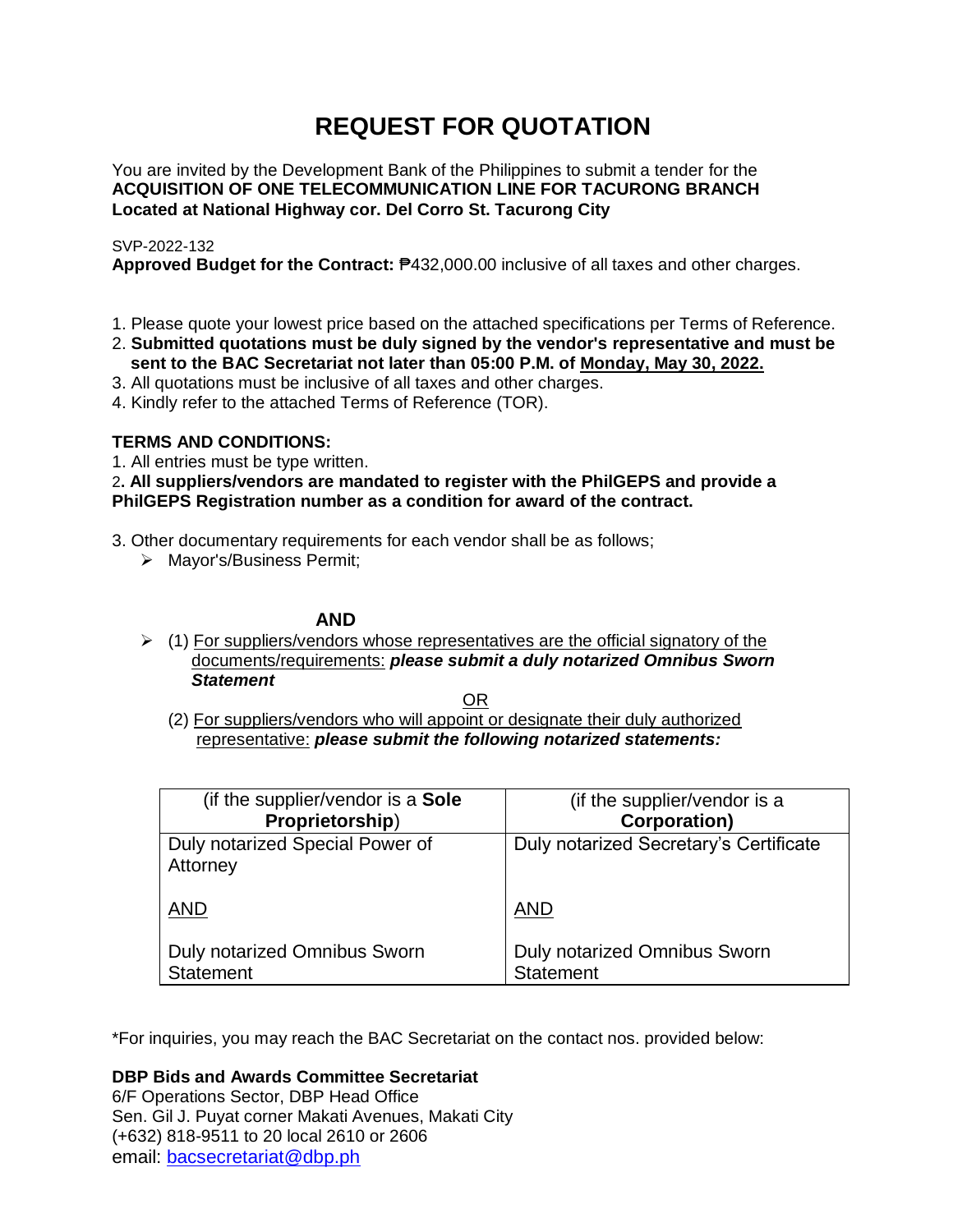#### **Annex A** ACQUISITION OF NEW, ADDITIONAL AND/OR REPLACEMENT TELECOMMUNICATION LINE/CONNECTIVITY SERVICE FOR THE DEVELOPMENT BANK OF THE PHILIPPINES (DBP)-**TACURONG BRANCH**

#### APPROVED BUDGET FOR THE CONTRACT: Php 432,000

#### **TECHNICAL SPECIFICATIONS**

#### A. BACKGROUND

The telecommunication connectivity service (line) is for the connection of DBP online systems, services and facilities in any of the following DBP remote sites:

A.1. Branch Office, including:

A.1.a. Lending Center A.1.b. Cash Center A.1.c. Branch-Lite Unit

A.2. Automated Teller Machine (ATM)

#### **B. OBJECTIVE**

To acquire stable, reliable and secure telecommunication connectivity/line service to link DBP remote sites to the Head Office from an authorized and qualified telecommunication service provider (Telco).

#### C. COVERAGE OF THE CONTRACT

The contract will be for a one (1) year period starting from date of acceptance of service with the option for automatic renewal.

#### **D. MINIMUM SPECIFICATIONS**

- D.1. Connectivity/Line Service Availability
	- > The minimum availability of service is 99.6%.
- D.2. Connectivity/Line Specifications
- D.2.a. Branch Office ☑
	- D.2.a.i. Wired MPLS/VPN, Radio Last Mile with minimum of 10 Mbps bandwidth
	- Inclusive network equipment, such as router and or D.2.a.ii. router/modem, must not be on End-of-Life/End-of-Support status within the contract period
	- D.2.a.iii. Router must support GRE/mGRE tunneling and IP Security (ex. dynamic VPN) and SNMP
	- D.2.a.iv. DBP shall have the full access of the router
	- D.2.a.v. Provide near real time and historical link monitoring

#### D.2.b. ATM - Wired □

- D.2.b.i. VPN connection at least 128 Kbps via MPLS
- D.2.b.ii. Inclusive network equipment, such as router and or router/modem, must not be on End-of-Life/End-of-Support status within the contract period
- D.2.b.iii. Support GRE tunneling and SNMP
- D.2.b.iv. Provide near real time and historical link monitoring

 $\begin{matrix} \mathcal{N} \\ \mathcal{N} \end{matrix}$  Page 1 of 4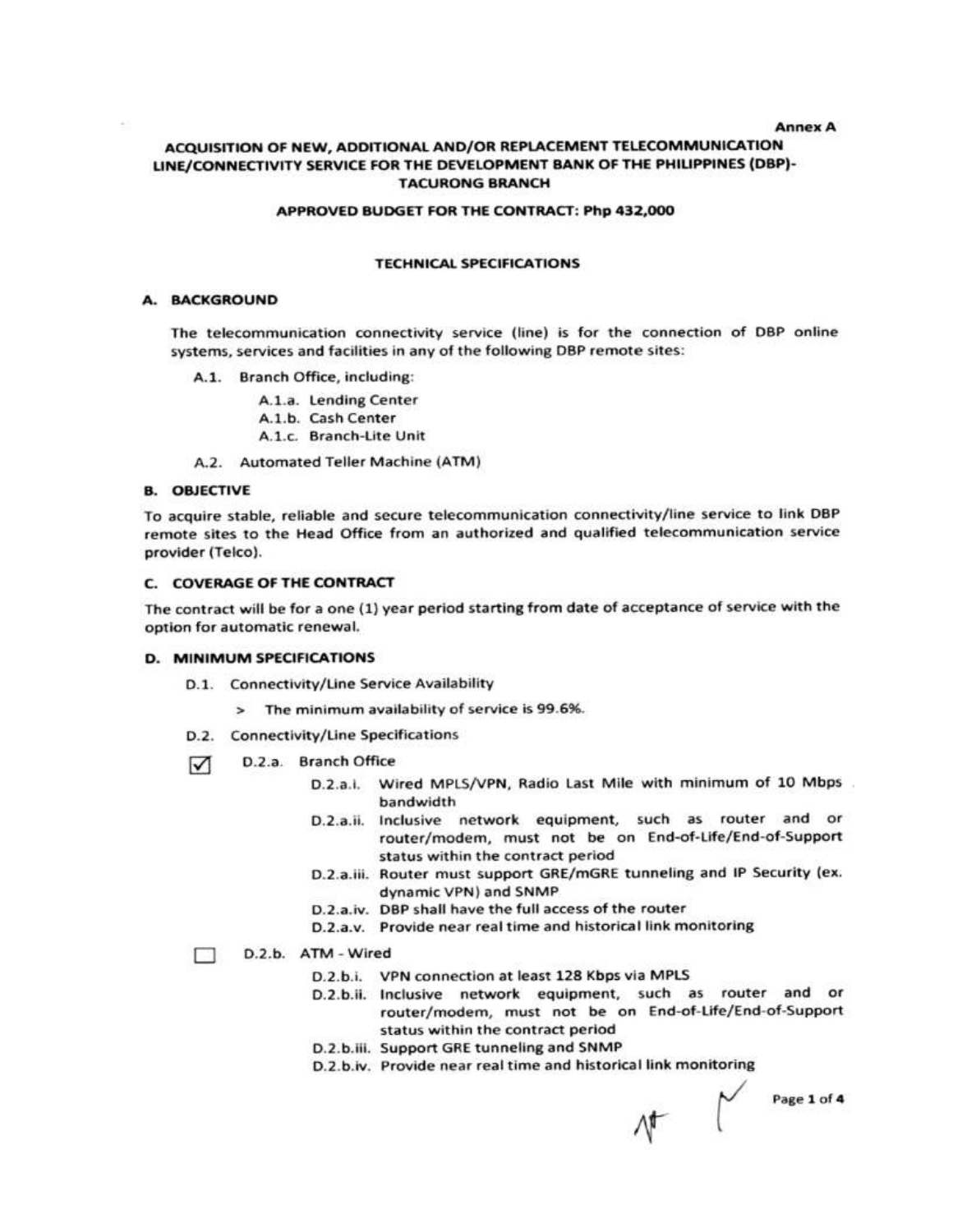ACQUISITION OF NEW, ADDITIONAL AND /OR REPLACEMENT OF TELECOMMUNICATION LINE / CONNECTIVITY SERVICE FOR THE DEVELOPMENT BANK OF THE PHILIPPINES (DBP)

- $\Box$  D.2.c.  $ATM Wireless$ 
	- D.2.c.i. Provide data transmission function by public GPRS/ GSM network or higher
	- D.2.a.vi. Inclusive network equipment, such as router and or router/modem, must not be on End-of-Life/End-of-Support status within the contract period
	- D.2.c.ii. Support GRE Tunneling and SNMP
	- D.2.c.iii. Provide GUI access for local and remote management
	- D.2.c.iv. Operate at -30~+75°C temperature
	- D.2.c.v. Has LED status indication
	- D.2.c.vi. Support RJ45 console port
	- D.2.c.vii. Include: 1 power cord, 2 antennas, 1 console cable, 1 set documentation
	- D.2.c.viii. Provide near real time and historical link monitoring.
	- D.2.c.ix. Meet the average latency requirement of not greater than 200ms measured using the Ping utility or any similar mobile applications
	- D.2.c.x. Meet signal requirement of not less than 2 bars measured using mobile or similar devices capable of said measurement
	- D.2.c.xi. DBP shall have full access to the Modem/Router
- D.3. Support Services and Incident Management
	- D.3.a. The Telco shall provide 24 x 7 onsite, telephone and email support. For every service unavailability/downtime reported, the response time shall be within thirty (30) minutes.
	- D.3.b. Upon the occurrence of service unavailability/downtime, the Telco shall:
		- D.3.b.i. Conduct problem isolation/resolution and link restoration activities
		- D.3.b.ii. Notification via electronic mail (E-mail) and telephone within one (1) hour of the occurrence
		- D.3.b.iii. Minimum of twice a day status report to DBP via E-Mail
		- D.3.b.iv. Estimated time of arrival (ETA) if onsite activities required
		- D.3.b.v. Estimated time of resolution (ETR)
		- D.3.b.vi. Root cause
		- D.3.b.vii. Comply with DBP policies on security and confidentiality during support services.

Page 2 of

- D.3.c. The Telco shall submit an incident report stating the reason/s for the outage and detailing the steps undertaken to resolve a particular problem upon DBP's request.
- D.4. Service Performance Review
	- > The Telco shall conduct a performance review session at least once every quarter of a year

### E. TELECOMMUNICATION CONNECTIVITY/LINE REQUIREMENT CLASSIFICATION

The primary objective of the following provisions is to have multiple Telcos per site, providing service redundancy, high availability and avoiding single point of failure.

 $\Box$  E.1. New Telecommunication Line Requirement

E.1.a. Covered Sites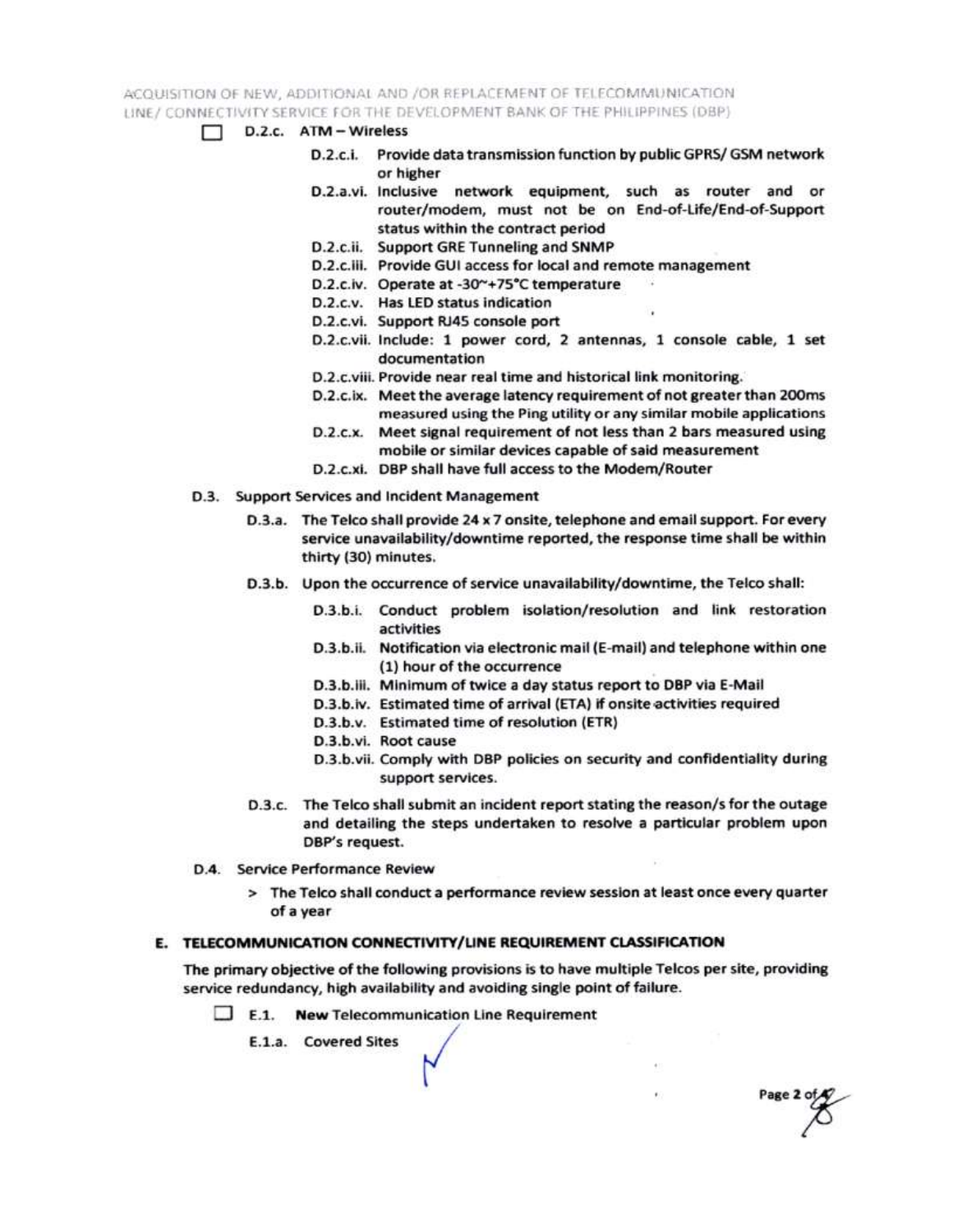ACQUISITION OF NEW, ADDITIONAL AND /OR REPLACEMENT OF TELECOMMUNICATION LINE/ CONNECTIVITY SERVICE FOR THE DEVELOPMENT BANK OF THE PHILIPPINES (DBP)

> New remotes sites

#### E.1.b. Telco Selection Criteria

- > Telecommunication Line for Branch Office
	- E.1.b.i. Two (2) different Telcos (Telco A and Telco B) shall be selected
	- E.1.b.ii. Telco A is the lowest (winning) provider
	- E.1.b.iii. Telco B is the second lowest provider
- > Telecommunication Line for Additional ATM Facility of a Branch Office
	- E.1.b.iv. The Telco must be different from the one which has the majority or most of the telecommunication connectivity services provided for the ATM/s of that Branch Office
- E.2. Additional Telecommunication Line Requirement Ð
	- E.2.a. Covered Sites
		- > For existing sites with existing telecommunication line/s
	- E.2.b. Telco Exception
		- > The Telco/s of the existing line/s servicing the site shall not be invited and will not be allowed to participate
- $\sqrt{ }$ E.3. Replacement Telecommunication Line Requirement
	- E.3.a. Covered Sites
		- > For existing sites with existing telecommunication line/s
	- E.3.b. Telco Exception
		- E.3.b.i. For Telco Redundancy Replacement
			- > The Telco of the existing line/s servicing the site including the one to be replaced shall not be invited and will not be allowed to participate
		- E.3.b.ii. Replacement for the Purpose of Telecommunication Line Capacity (Bandwidth) Upgrade
			- > The Telco of the other existing line/s servicing the site (i.e., other than the one to be replaced) shall not be invited and will not be allowed to participate
		- E.3.b.iii. For Wireless to Wired Facility Replacement
			- > The Telco of the other existing line/s servicing the site (i.e., other than the one to be replaced) shall not be invited and will not be allowed to participate

#### **F. DISCONTINUANCE OF SERVICE**

DBP can opt to discontinue the service within the contract period without pre-termination fee/s, if the Telco provider fails to meet the required minimum availability of service, specified in item D.1, for three (3) consecutive months (3-strike rule)

**G. PAYMENT** 

The payment shall be in a monthly basis every after the service acceptance.

Page 3 6t